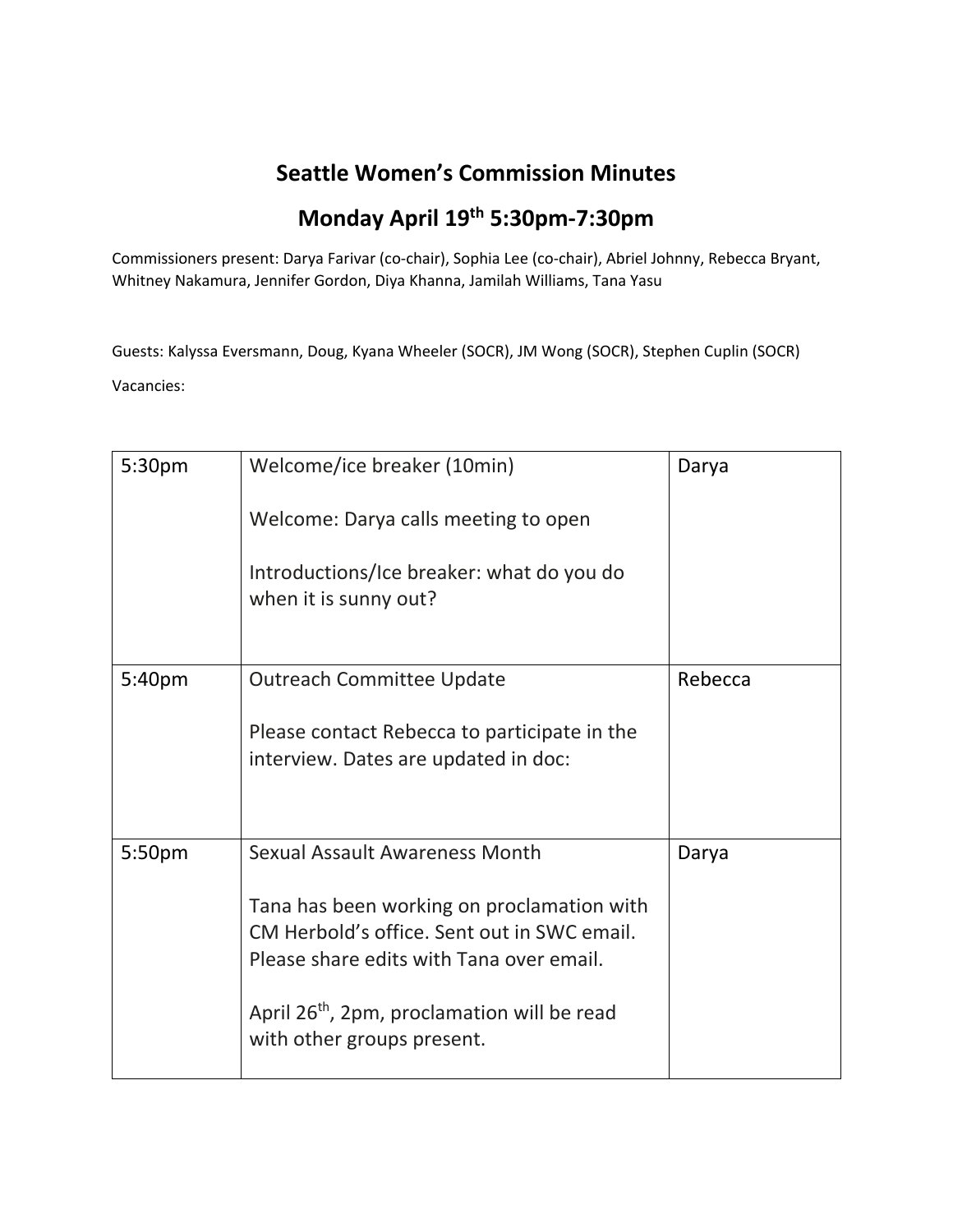|                    | Jamillah shared spreadsheet for content on<br>Facebook                                                                                                                                        |           |
|--------------------|-----------------------------------------------------------------------------------------------------------------------------------------------------------------------------------------------|-----------|
| 6:05 <sub>pm</sub> | Responding to Current Events (15min)                                                                                                                                                          | Sophia    |
|                    | The Equality Act in Congress<br>Include sexuality and gender identity as<br>protected classes in federal law.<br>Address misinformation and how it is<br>counterposed against women's rights. |           |
|                    | More info:<br>https://www.npr.org/2021/02/24/969591569/house-to-vote-<br>on-equality-act-heres-what-the-law-would-do                                                                          |           |
|                    | Equality Act addresses climate of transphobia<br>and anti-trans bills that are being discussed<br>across the country.                                                                         |           |
|                    | Can women's commission issue statement of<br>support for Equality Act and denounce the<br>anti-trans bills?                                                                                   |           |
|                    | Request to have inclusive language around<br>two spirit people.                                                                                                                               |           |
|                    | Community and Govt relations committee &<br>Sophia can take this on, including outreach to<br>LGBTQ commission.                                                                               |           |
| 6:15pm             | <b>SOCR Report out</b>                                                                                                                                                                        | Kyana, JM |
|                    | RSJI relationship building with commissions.                                                                                                                                                  |           |
|                    | Criminal Legal Systems Realignment<br>Community Task Force will organize a public<br>facing event and will invite the commissions.                                                            |           |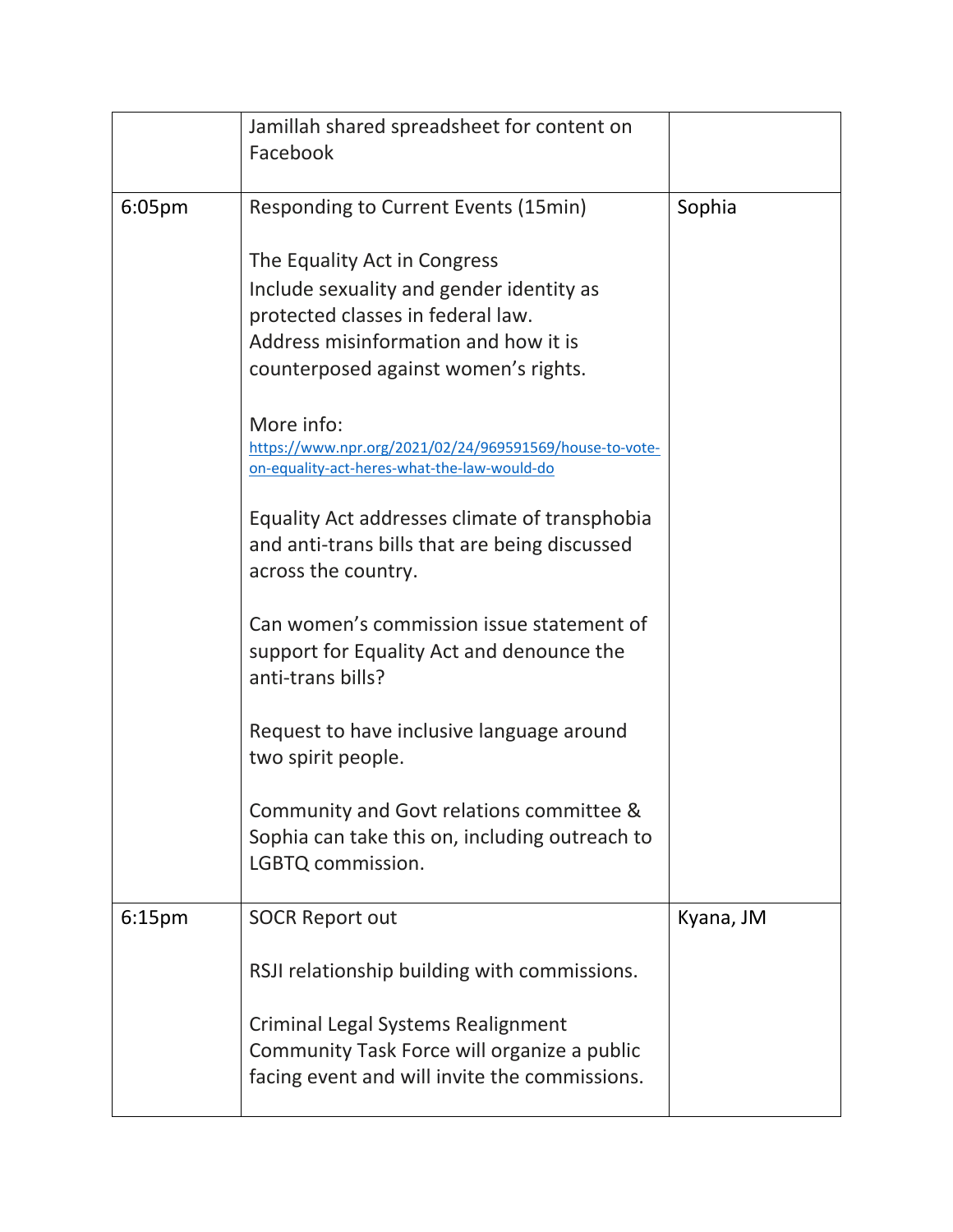|                    | <b>Women's Commission</b>                                                                                                                                                                                                                                                                                                                                                                                                                                                                      |        |
|--------------------|------------------------------------------------------------------------------------------------------------------------------------------------------------------------------------------------------------------------------------------------------------------------------------------------------------------------------------------------------------------------------------------------------------------------------------------------------------------------------------------------|--------|
|                    | Kyana will present in next meeting.                                                                                                                                                                                                                                                                                                                                                                                                                                                            |        |
| 6:30pm             | Committee Membership (10min)<br>Please reach out to Sophia to join a<br>committee.                                                                                                                                                                                                                                                                                                                                                                                                             | Sophia |
|                    | Abriel (Policy)<br>Sophia (Community and Govt Relations)                                                                                                                                                                                                                                                                                                                                                                                                                                       |        |
| (Tabled)           | Committee Breakout Session (20min)<br>Develop committee description,<br>determine a subcommittee chair,<br>update the roster.<br>Committee assignments                                                                                                                                                                                                                                                                                                                                         | Sophia |
| 6:35pm             | Committee Report Out- Proposed<br>Descriptions and Subcommittee Work (15min)<br><b>Policy Research and Analysis</b><br>New member joined.<br>O<br>Community and Gvt. Relations<br>What groups to connect with prior to<br>О<br>legislative session to understand which<br>bills to prioritize<br>Mayoral questionnaire, candidate forums<br>O<br>for city council races alongside other<br>commissions<br>August is primary.<br>Please offer feedback.<br>∩<br><b>Events and Communication</b> |        |
| 7:20 <sub>pm</sub> | Agenda suggestions for May (10min)                                                                                                                                                                                                                                                                                                                                                                                                                                                             | Darya  |
|                    | Homework:<br><b>RSJI collaboration</b>                                                                                                                                                                                                                                                                                                                                                                                                                                                         |        |